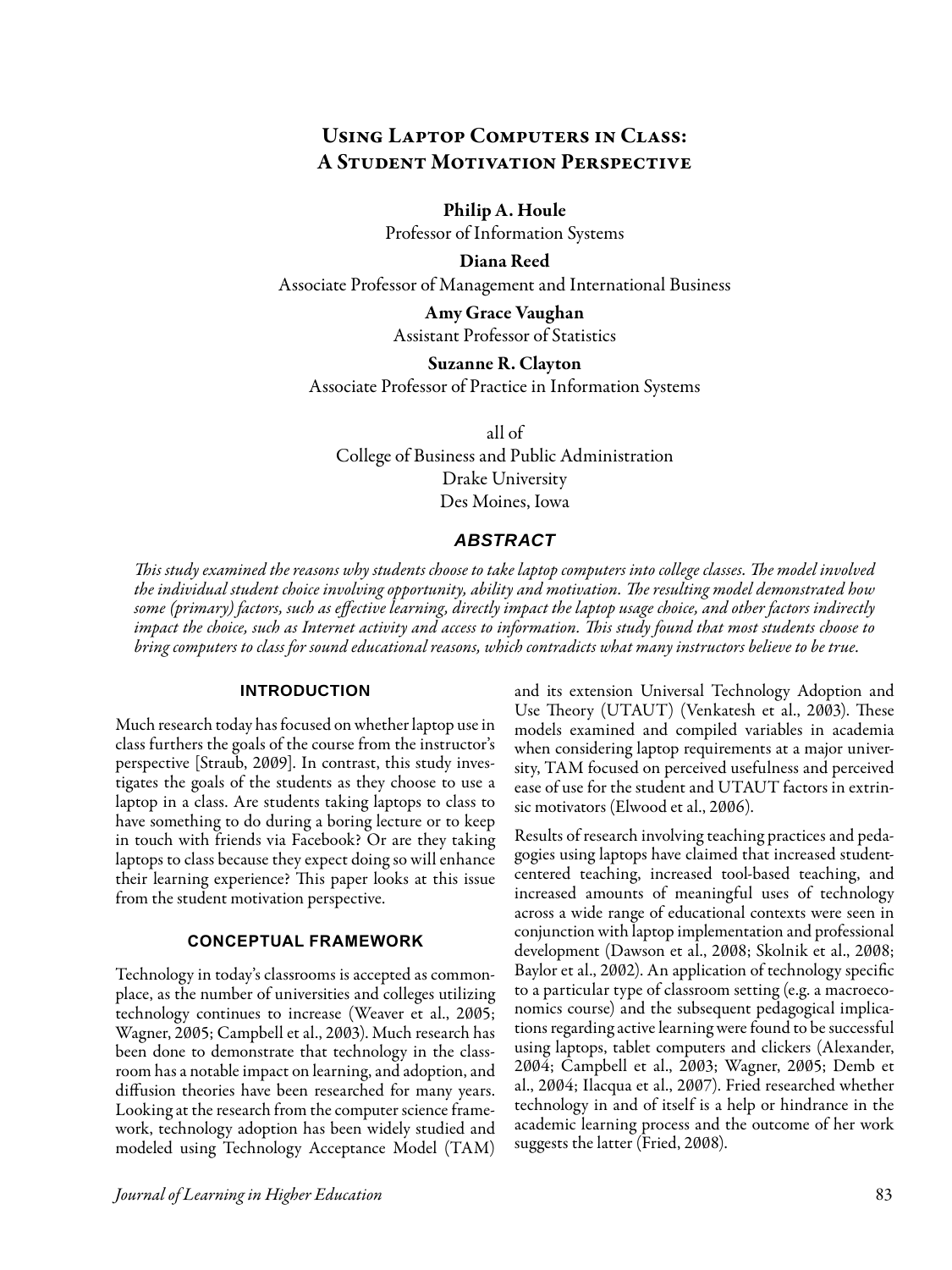The question of whether technology, particularly mobile devices such as laptop computers, should be in the classroom has started to gather momentum (Bugeja, 2007; Fried, 2008; Young, 2009). Some schools require, or provide students with, laptop computers in order to promote their computer literacy (Rola, 2002; Olsen, 2001; Walters et al., 1998). An article in the Chronicle of Higher Education (Young, 2009) indicated that some faculty are moving rapidly to the other end of the spectrum and outlawing technology in their classrooms altogether. They noted the bombardment of students by external technologies and instead employ the Socratic discussion pedagogy, which has not been seen for years in some classrooms. Other schools leave it up to the student to choose whether to bring laptops to class.

Technology is a common element of the classroom experience, but research has shown that the impact made can be construed as positive or negative, depending upon the situation and environmental circumstances (Straub, 2009). Straub's compilation, analysis and synthesis, considers all prior research in this area and notes the limitation of many of these theories when applied in an academic setting. This paper looks beyond these issues and addresses Straub's question of why a student would choose to use technology in an academic setting.

What are the elements that influence the decision of some students to bring laptops to class? This question can be framed in the context of what motivates individuals to act. Managers are concerned with motivating people to perform at the highest possible levels to achieve the best results. In the field of management, motivation is thought to be the set of forces that causes people to engage in one behavior over an alternative behavior (Steers et al., 1996). The motivation can be extrinsic, where according to selfattribution theory, it is heuristically undesirable to look for internal causes for one's behavior, and instead reasons for engaging in activities are perceived and inferred from the environment, such as the instructor. (Bem, 1967) The motivation can also be intrinsic. According to the concept of personal causation, people are motivated to pursue activities when they must feel that they are the cause of their actions. (deCharms, 1968)

Some students may be motivated to use technology and consequently driven to bring laptops to class. What is it that prevents other students from using laptops in class? To investigate these sources of motivations, we proposed the following hypotheses:

Hypothesis 1: Students chose to bring laptops to class to enhance class related activities rather than to engage in Internet or other communication behaviors.

Hypothesis 2: The instructor's acceptance and use of technology will be a primary factor that affects a student's choice to use a laptop in class.

Since the purpose of this study was to better understand why college students choose to use laptop computers during their classes, it specifically looked at the factors involved from the students' points of view. This project focused on the extent to which various factors lead to the students' motivation to use a laptop in the classroom. Although student self-reporting here suggests it may introduce possible bias into the study, student self-judgments may actually be more accurate in gathering these types of internal reasoning because they may include relevant and valid information that is not available to others (Funder, 1989). The belief that self-perceptions typically correspond with perceptions by others has also served as a theoretical basis for the use of self-reports as data in psychological research (Cheek, 1982; McCrae & Costa, 1989). Over-estimates are also more likely to be found if the self-assessments contribute to the student's grade in a course (Boud & Falchikov, 1989), where in the current study they do not.

Opportunity (environment) was defined as the extent to which students have access to laptop computers usable in class. In addition, issues of appropriate software as well as classroom accommodations and classroom technology were included. Ability was defined in terms of technology self-efficacy. Self-efficacy is defined as students' beliefs about their capabilities to accomplish a task (Bandura, 1997). Self-efficacy has been defined by many researchers to apply specifically to the use of computers in various venues. Motivation was defined as the students' desire or readiness to take laptop computers to class and to use it during the class sessions.

This research was designed to understand and identify the relationships between multiple components of motivation. A student might choose to bring a laptop to class to enhance his or her learning. However, another source of motivation might be the student's desire to maintain social connections with friends during the class sessions.

# **METHODOLOGIES AND FINDINGS**

A survey questionnaire was used to collect the data for this study. The questionnaire was administered in multiple classes. The respondents were undergraduate and graduate students in a business school within a private midwestern university. The classes were selected because the researchers observed that many students brought laptop computers to classes and the instructors neither required nor prohibited their use in the classes.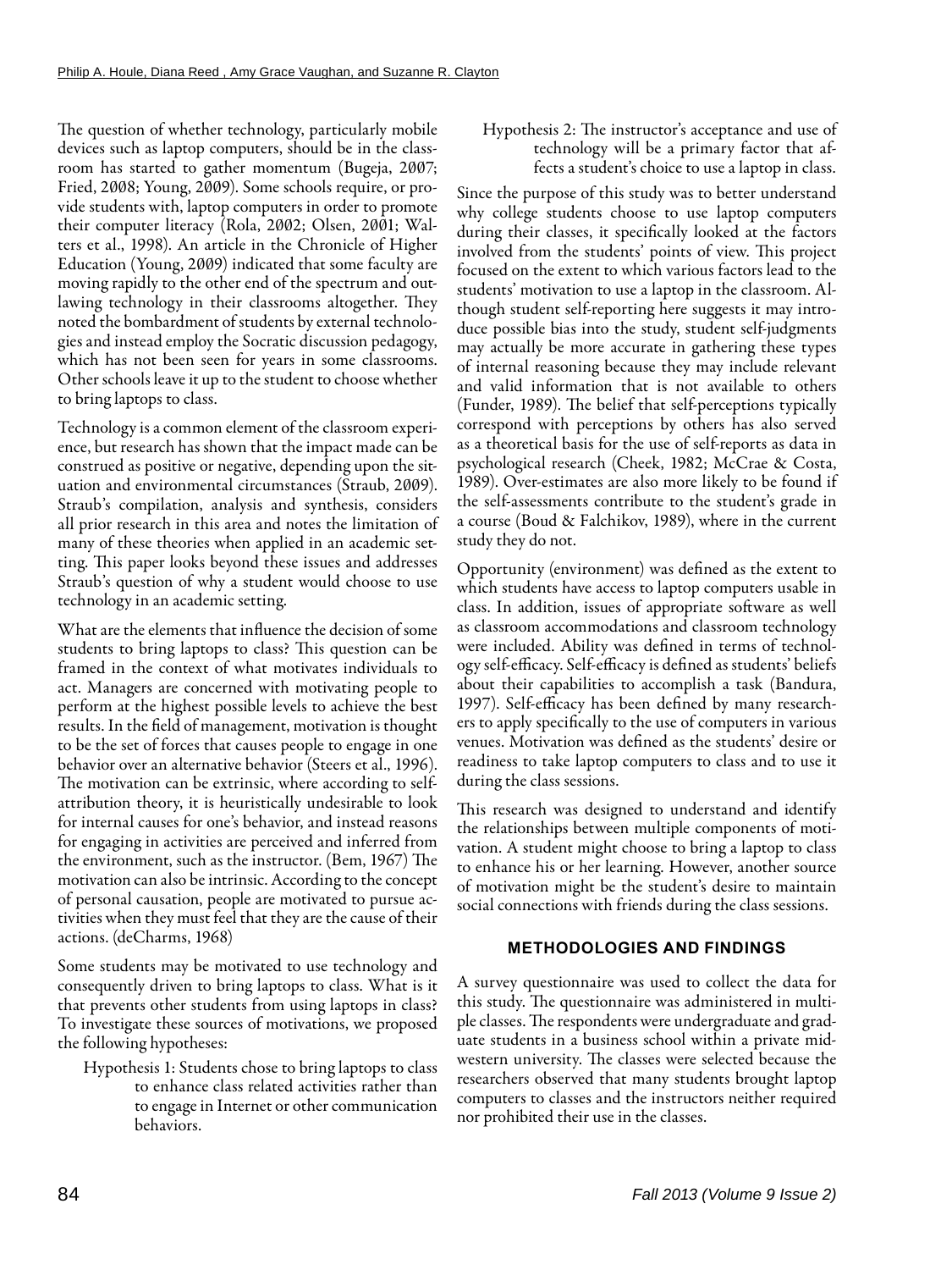The survey questionnaire was constructed using question items to which respondents were asked to indicate level of agreement or disagreement on a seven-point Likert Scale. The items addressed the three elements of the study: opportunity, ability, and motivation. The dependent variable in this study is where respondents were asked to "estimate in how many class meetings you have used a laptop computer this semester." This will be subsequently referred to as Used in Class – UIC. The survey was administered during the eighth week of the semester with 393 students participating.

The research goal was to focus on discovering the motivation of respondents; therefore those who indicated that they had either low opportunity or low ability to bring a laptop to class were removed from the study by the researchers. This allowed for the focal point to stay on varying reasons of motivation that are not altered by those who may have a seemingly low level of motivation that is actually due to lack of opportunity or ability that restricts the student. Accordingly, a subset of the original dataset was used for analysis with only those respondents whose average opportunity score was a 7 out of 7 (identifying that they did in fact have access to a laptop that was available to be brought to class) and whose average ability score was a 6 out of 7 or higher (classifying them as high in the ability to know how to use the programs on their computer and how to access the university wireless internet). The items which were used to measure opportunity and ability are listed in Appendix A, along with their reliability coefficients, quantified as Cronbach's alphas (Cronbach, 1951). Both the opportunity and ability measures appeared reliable with alpha values well above the accepted 0.7 standard (Santos, 1999). The final dataset used for analysis of motivation factors included 194 respondents. This data was analyzed via the Statistical Package for the Social Sciences (SPSS) 15 and AMOS version 19. Significance throughout the analysis was determined using an alpha  $= 0.05$ .

The demographic summary of the sample is shown in Table 1. A question regarding demographics was whether there were any relationships between demographic factors and laptop use in class. The null hypothesis is that there are no relationships. The alternative hypotheses are that one or more demographic variables influence the use of a laptop in a class. The results are shown in Table 2.

The results show that these demographic variables have no significant differences among their groups in terms of laptop usage. Since there are no significant differences present among any subgroup, the data will remain combined for all subsequent analysis. Analysis of the dataset obtained in this study involved various descriptive statistics, ANOVA, factor analysis, correlation analysis, and structural equation modeling.

The responses to the various items were analyzed using factor analysis in order to achieve data reduction. The results of which led to nine components, which are summarized below and itemized by question in Appendix B. The reliability coefficients, Cronbach's alphas, which are measures that test the extent to which multiple indicators for a latent variable or component belong together, are provided below for each component.

| TABLE 1<br><b>SURVEY SAMPLE DEMOGRAPHICS</b><br>- OPP + ABILITY CASES ONLY, N=194 |                |        |        |  |  |  |
|-----------------------------------------------------------------------------------|----------------|--------|--------|--|--|--|
| Demographic                                                                       | Category       | Number | $(\%)$ |  |  |  |
| Gender                                                                            | Female         | 87     | 44.8   |  |  |  |
|                                                                                   | Male           | 107    | 55.2   |  |  |  |
| Education<br>Level                                                                | Freshman       | 14     | 7.2    |  |  |  |
|                                                                                   | Sophomore      | 24     | 12.4   |  |  |  |
|                                                                                   | Junior         | 68     | 35.1   |  |  |  |
|                                                                                   | Senior         | 45     | 23.2   |  |  |  |
|                                                                                   | Graduate       | 43     | 22.2   |  |  |  |
|                                                                                   | On-<br>Campus  | 48     | 24.7   |  |  |  |
| Residential<br>Status                                                             | Off-<br>Campus | 118    | 60.8   |  |  |  |
|                                                                                   | At Home        | 28     | 14.4   |  |  |  |

**Table 2 Laptop Use – OPP + ABILITY cases only, n=194**

| Demographic        | Category       | Average<br>times<br>used | <b>ANOVA</b><br>F | Signif-<br>icance |  |
|--------------------|----------------|--------------------------|-------------------|-------------------|--|
| Gender             | Female         | 8.126                    | 0.96              | 0.329             |  |
|                    | Male           | 6.383                    |                   |                   |  |
| Education<br>Level | Freshman       | 6.143                    |                   | 0.079             |  |
|                    | Sophomore      | 3.333                    |                   |                   |  |
|                    | Junior         | 5.574                    | 2.13              |                   |  |
|                    | Senior         | 11.089                   |                   |                   |  |
|                    | Graduate       | 8.047                    |                   |                   |  |
| Residential        | On-<br>Campus  | 4.792                    | 1.86              | 0.159             |  |
| Status             | Off-<br>Campus | 8.517                    |                   |                   |  |
|                    | At Home        | 5.536                    |                   |                   |  |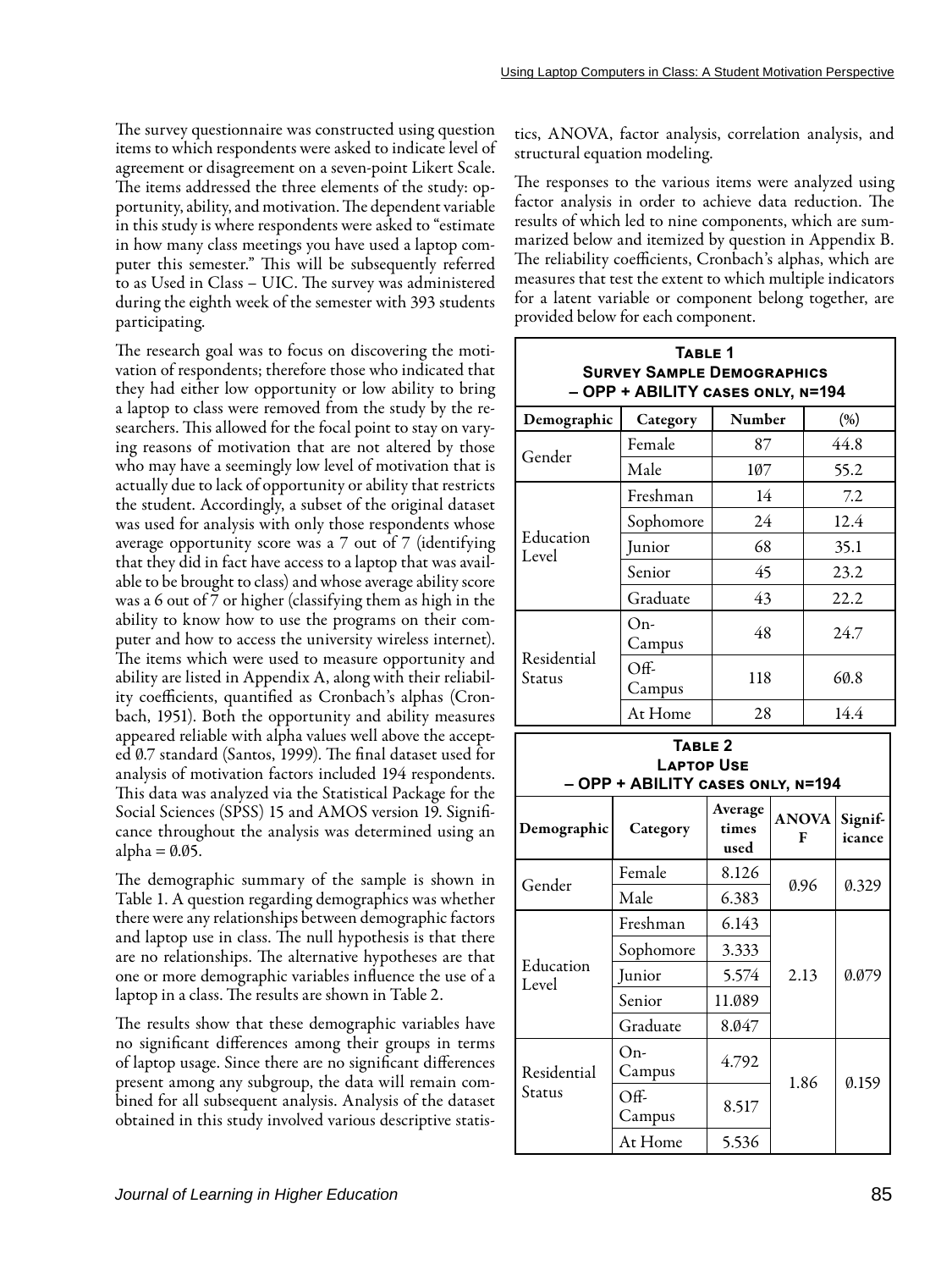- Effective Learning (alpha = .958)—consists of 14 items, examination of these suggests that all are part of what most would consider positive items regarding learning in the classroom. They include working with and organizing materials, communication with the instructor, elements of learning, and effective use of time.
- Internet Activity (alpha = .884)—consists of four items, all of which involve using the laptop in class to visit the Internet to do things not typically part of the classroom activity. These include reading email, communicating with others, and visiting web sites.
- Access to Information (alpha = .897)—includes three items, which involve information searching, accessing, and processing.
- Embarrassment (alpha = .785)—includes three items, which involve the student's perception should something go wrong or should others be watching.
- Instructor (alpha = .702)—consists of four items, all of which involve the students' classroom instructors. Elements include permission to use, encouragement to use, and instructor use of the technology.
- Expectations (alpha = .633)—consists of three items, these involve others, friends, parents/family, and the school, and the norm for using a laptop in class.
- Distraction (alpha = .787)—consists of three items, which include an assessment of distraction for the student, the instructor, or a classmate.
- Network Issues (alpha = .798)—includes only two items, both of which deal with risk and reliability of using networks in the classroom.
- Laptop Loss (alpha = .713)—includes only two items, both of which involve risk of loss of the laptop due to damage or theft.

One component, Expectations, had an alpha lower than preferred, but it was not unexpected with only three factor items. It also met the requirements of the loading levels set forth by Hair et al. who call loadings above .6 "high" and those below .4 "low" (Hair et al.,1998). The alpha was not improved by any item's deletion, so we included all items.

Component variables as the averages of the individual items in each component were then created. A correlation matrix, showing the strength and direction of the correlations between these nine components and the dependent variable of UIC, were created. These correlations are shown below in Table 3. It can be seen from this table that there were a number of significant relationships that existed between the components and UIC as expressed by the correlation values shown. Several expected correlations were evident. For example, the correlation between UIC

and Embarrassment was negative. It is expected that if the anticipated outcome of using a laptop in class would be embarrassment, that students would be less likely to use a laptop in class. The components typically considered objectionable by an instructor (engaging in Internet Activity during class to email or visit web sites and causing a Distraction for themselves or others) have significant negative correlations with UIC and with Effective Learning.

Effective Learning also had significantly positive strong correlations with Access to Information, Expectations, and Used in Class. Access to Information implies that when students feel they have increased information available, they will have a raised level of organization and will be able to effectively use their time in a way that will maximize learning. Expectations leads us to see that when others encourage the student to bring their laptop to class, they believe that these outside persons have the expectation that this will lead to Effective Learning, thus the student does as well. Effective Learning had a strong positive relationship to the frequency with which the student used a laptop In Class. When their beliefs are strong that the laptop will better their ability to locate, organize, and process the information that is presented in class, they are more likely to bring the laptop.

Our final analysis was to look at how all of the components come together to predict Used In Class (UIC). Structural Equation Modeling (SEM) was done to predict classroom laptop usage through a structural model that maps out the relationships between the nine latent variables that were identified using factor analysis and the Ability component (Kline, 2005). The benefit of structural equation modeling was that it could incorporate more complex relationships than ordinary regression and that individual variables could act as independent (or exogenous) and dependent (or endogenous) variables simultaneously. These structural equations are designed to represent all causal relationships among the variables in the model. Maximum likelihood estimates are arrived at through an iterative procedure that attempts to maximize the likelihood that values of the criterion variable will be correctly predicted. Unlike ordinary least squares (OLS), SEM also could account for non-causal covariance between exogenous variables. The fact that the interaction of two normally distributed variables is often itself not normally distributed causes problems in most estimation methods that have normality as a basic distributional assumption, such as maximum likelihood, which we are using in SEM (Schumacker et al, 1995). Although interaction terms are therefore not modeled in our equations, the model did take into account all mediation effects between any variables that may be present. This mediation allowed for more causal relationships between variables than OLS and it captured the total effects of one variable on another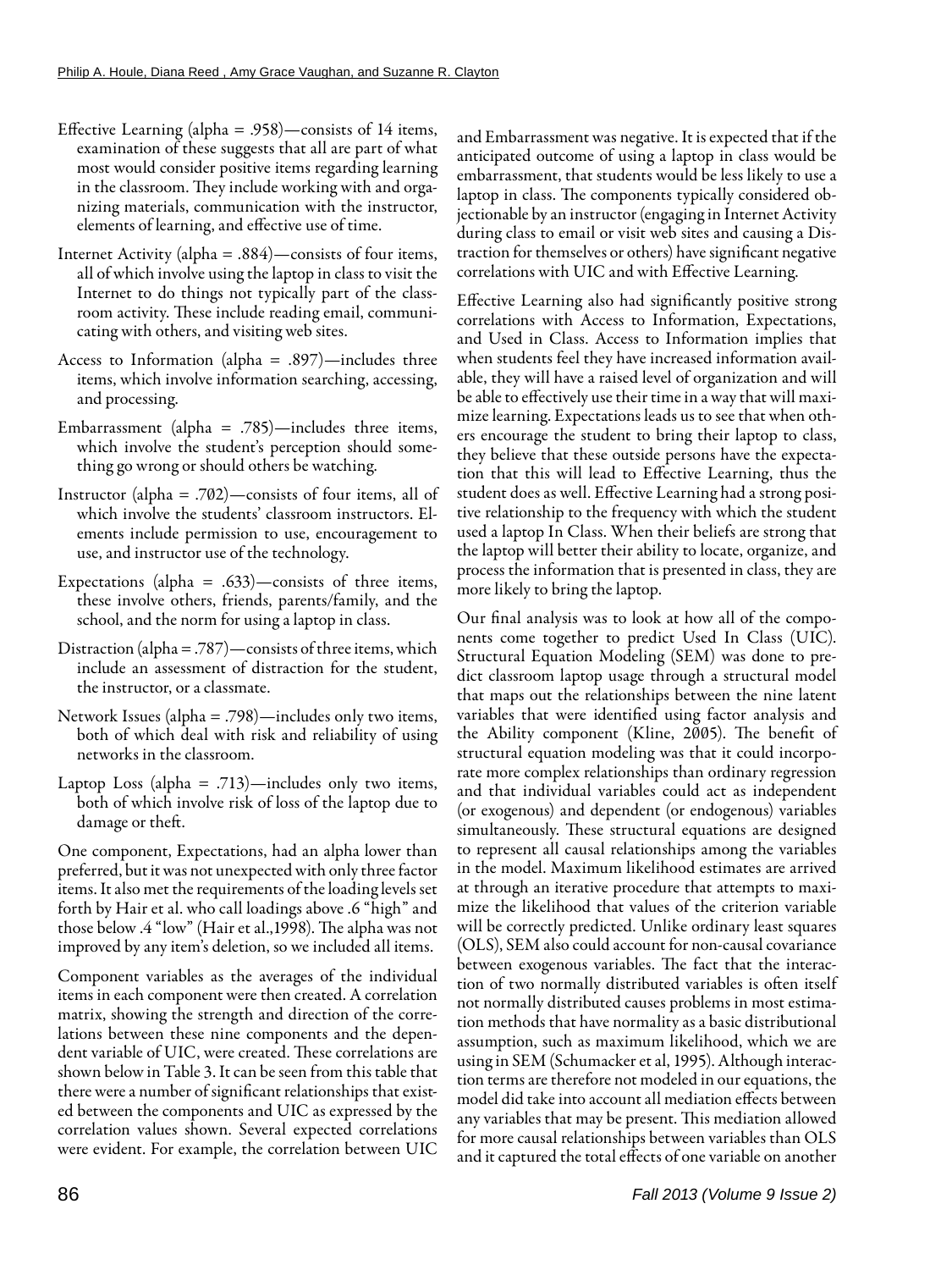| TABLE 3<br><b>CORRELATIONS AND DESCRIPTIVE STATISTICS</b><br>- OPP + ABILITY CASES ONLY, N=194 |                      |                       |                   |                       |                   |                   |                      |                   |                   |             |
|------------------------------------------------------------------------------------------------|----------------------|-----------------------|-------------------|-----------------------|-------------------|-------------------|----------------------|-------------------|-------------------|-------------|
|                                                                                                | <b>UIC</b>           | <b>LEARN</b>          | <b>INT</b>        | <b>INFO</b>           | <b>EMB</b>        | <b>INST</b>       | <b>EXP</b>           | <b>DIST</b>       | <b>NET</b>        | <b>LOSS</b> |
| Used in Class (UIC)                                                                            |                      |                       |                   |                       |                   |                   |                      |                   |                   |             |
| <b>Motivation Constructs</b>                                                                   |                      |                       |                   |                       |                   |                   |                      |                   |                   |             |
| <b>Effective Learning (LEARN)</b>                                                              | .379 <sup>a</sup>    |                       |                   |                       |                   |                   |                      |                   |                   |             |
| <b>Internet Activity (INTACT)</b>                                                              | $-185$ <sup>a</sup>  | $-0.338$ <sup>a</sup> |                   |                       |                   |                   |                      |                   |                   |             |
| <b>Access to Information (INFO)</b>                                                            | .161 <sup>b</sup>    | .478 <sup>a</sup>     | .058              |                       |                   |                   |                      |                   |                   |             |
| <b>Embarrassment</b> (EMB)                                                                     | $-151^{b}$           | $-127$ °              | .295 <sup>a</sup> | $-0.069$              |                   |                   |                      |                   |                   |             |
| Instructor (INST)                                                                              | .055                 | .023                  | .059              | $-115$                | $-0.013$          |                   |                      |                   |                   |             |
| <b>Expectations (EXP)</b>                                                                      | .134 <sup>c</sup>    | .472 <sup>a</sup>     | $-0.054$          | .268 <sup>a</sup>     | $-.097$           | .294 <sup>a</sup> |                      |                   |                   |             |
| Distraction (DIST)                                                                             | $-.301$ <sup>a</sup> | $-557$ <sup>a</sup>   | .388 <sup>a</sup> | $-0.236$ <sup>a</sup> | .426 <sup>a</sup> | $-.031$           | $-.229$ <sup>a</sup> |                   |                   |             |
| <b>Network Issues (NET)</b>                                                                    | $-158b$              | $-152b$               | .194 <sup>a</sup> | $-127c$               | .294 <sup>a</sup> | $-105$            | $-0.057$             | .289 <sup>a</sup> |                   |             |
| Loss of Laptop (LOSS)                                                                          | $-179b$              | $-.209a$              | .247 <sup>a</sup> | $-.117$               | .431 <sup>a</sup> | $-0.041$          | $-0.093$             | .399a             | .348 <sup>a</sup> |             |
| Mean                                                                                           | 7.16                 | 4.77                  | 4.89              | 6.25                  | 2.52              | 4.80              | 3.36                 | 3.49              | 2.51              | 2.34        |
| <b>Std. Deviation</b>                                                                          | 12.34                | 1.30                  | 1.56              | 1.01                  | 1.34              | 1.01              | 1.22                 | 1.53              | 1.48              | 1.41        |
| <sup>a</sup> p<0.01; <sup>b</sup> p<0.05; <sup>c</sup> p<0.10.                                 |                      |                       |                   |                       |                   |                   |                      |                   |                   |             |

through any possible direct or indirect effects that may occur.

The final structural model shown was built by starting with all direct effects in the original model, model trimming by removing insignificant paths, then model building by adding any recommended paths from modification indices, changing only one parameter at a time. Modification indices are statistics that recommend path arrows that are absent from the model that would lead to better model fit by reducing the Chi-square. Maximum likelihood estimation was used to produce the standardized coefficient estimates, with similar interpretations as regression coefficients, for each path in the model. Total effects are found by adding together a factor's direct and indirect effects that contribute to an endogenous variable. As an example, in our model, let's suppose that we wanted to compute the total effect that Access Information has on Effective Learning (see Figure 1):

We see that some of these equations must be solved and their values substituted into other formulas to resolve the

### **Figure 1 An Example of the Model**

| Direct Effect:<br>AccessInfor --> EffectiveLearn = $0.33$                                                                          |
|------------------------------------------------------------------------------------------------------------------------------------|
| Indirect Effects: AccessInfor --> Distraction --> EffectiveLearn = $(-.26)^*(-.32) = 0.08$                                         |
| AccessInfor --> Distraction --> Expectations --> EffectiveLearn = $(-.26)^*(-.16)^*(.30) = 0.01$                                   |
| AccessInfor --> Expectations --> EffectiveLearn = $(.27)^*(.30) = 0.08$                                                            |
| Total Effect: $0.33 + 0.08 + 0.01 + 0.08 = 0.50$                                                                                   |
| In addition, if we wanted to write out the structural equations that would create UIC, they would look like this:                  |
| $UIC = 0.38*(EffectiveLearn)$                                                                                                      |
| EffectiveLearn = $0.33*(\text{AccessInfor}) - 0.32*(\text{Distribution}) + 0.30*(\text{Expectations}) - 0.21*(\text{InternetAct})$ |
| Distraction = $-0.26*(\text{AccessInfo}) + 0.40*(\text{InternetAct})$                                                              |
| Expectations = -0.16*(Distraction) +0.27*(AccessInfor) +0.32*(Instructor)                                                          |
|                                                                                                                                    |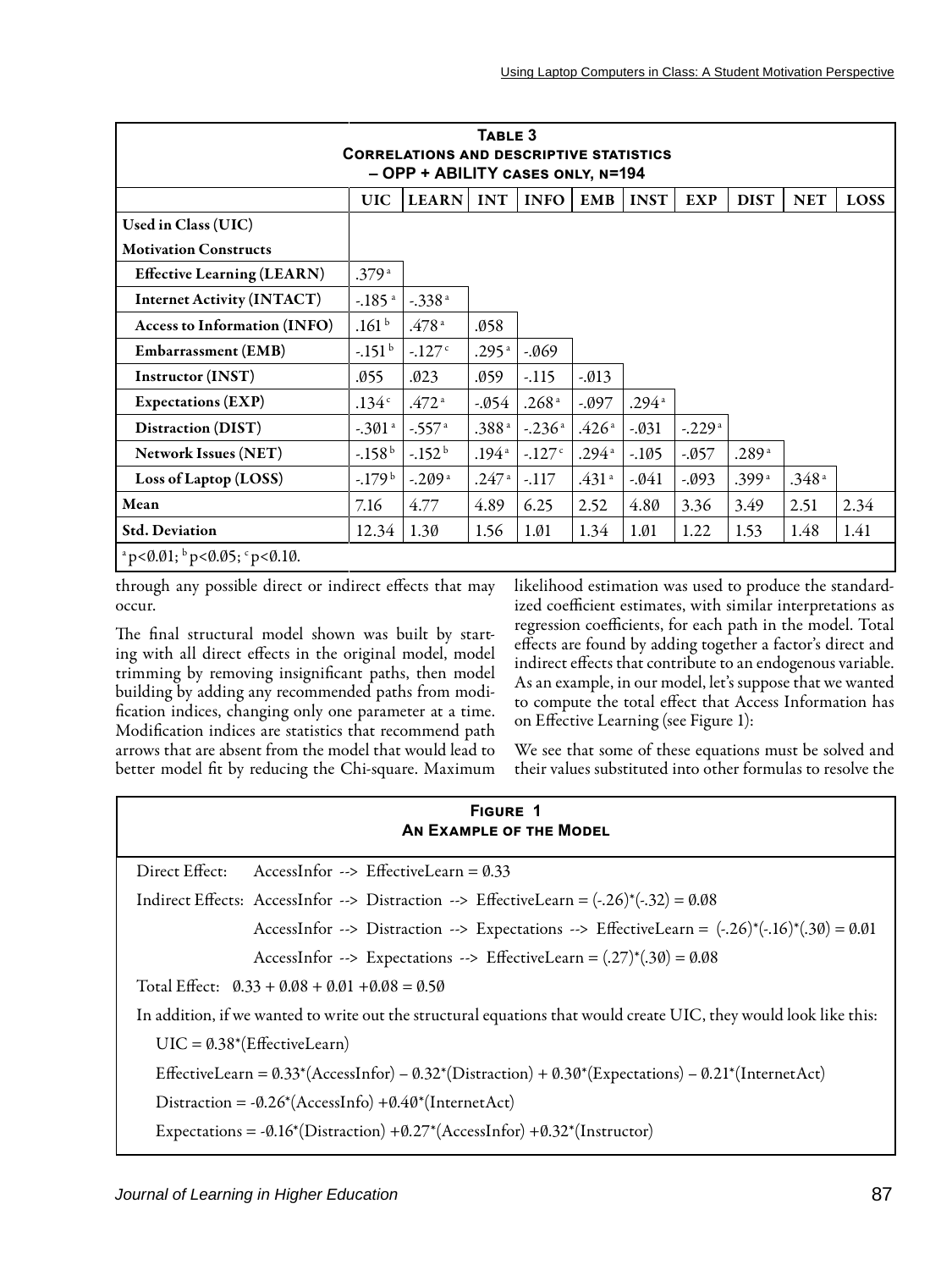complete picture of the effect that individual variables have and then proceed with sequential substitution until we end with UIC.

The final model was evaluated using multiple goodnessof-fit statistics to ensure good fit. Chi-square is a measure of discrepancy in SEM and thus good model fit is illustrated when the p-value is high (above 0.05) (Kline, 2005). The p-value for the Chi-square of our model was 0.27, indicating good model fit. The comparative fit index (CFI) compares the existing model fit with a null model which assumes the variables in the model are uncorrelated. The CFI ranges from  $\emptyset$  to 1 and a value greater than  $\emptyset$ .9 implies excellent model fit (Bentler et al., 1987). The CFI for our model was 0.989, indicating excellent model fit for the variables shown. Root mean square error of approximation (RMSEA) is a discrepancy measure per degree of freedom that does not require comparison with a null model. Good model fit is indicated when RMSEA is less than or equal to 0.05 (Schumacker et al, 2004). The RM-SEA for the existing model was 0.026, indicating that the amount of error present was quite small.

We begin with a few noteworthy attributes of the resulting model shown in Figure 1. First, the only motivation component that is directly related to UIC was Effective Learning. This relationship was positive, as expected. This supported our first hypothesis that students bring laptops to class for the goal of accomplishing class related activities, Effective Learning, and not to engage in Internet or other communication behaviors. This will be discussed further below, as well as a probe of other components of the motivations to this behavior.

The second significant feature of the model was the relationship between Effective Learning and four other components. When Effective Learning was considered as a dependent variable, it was discovered that other components had strong relationships with this dependent, or endogenous, variable. Access to Information, Distraction, Expectations, and Internet Activity all have significant relationships with Effective Learning as shown. Access to Information and Expectations were both positive. Not surprisingly, the components Distraction and Internet Activity were both negative.

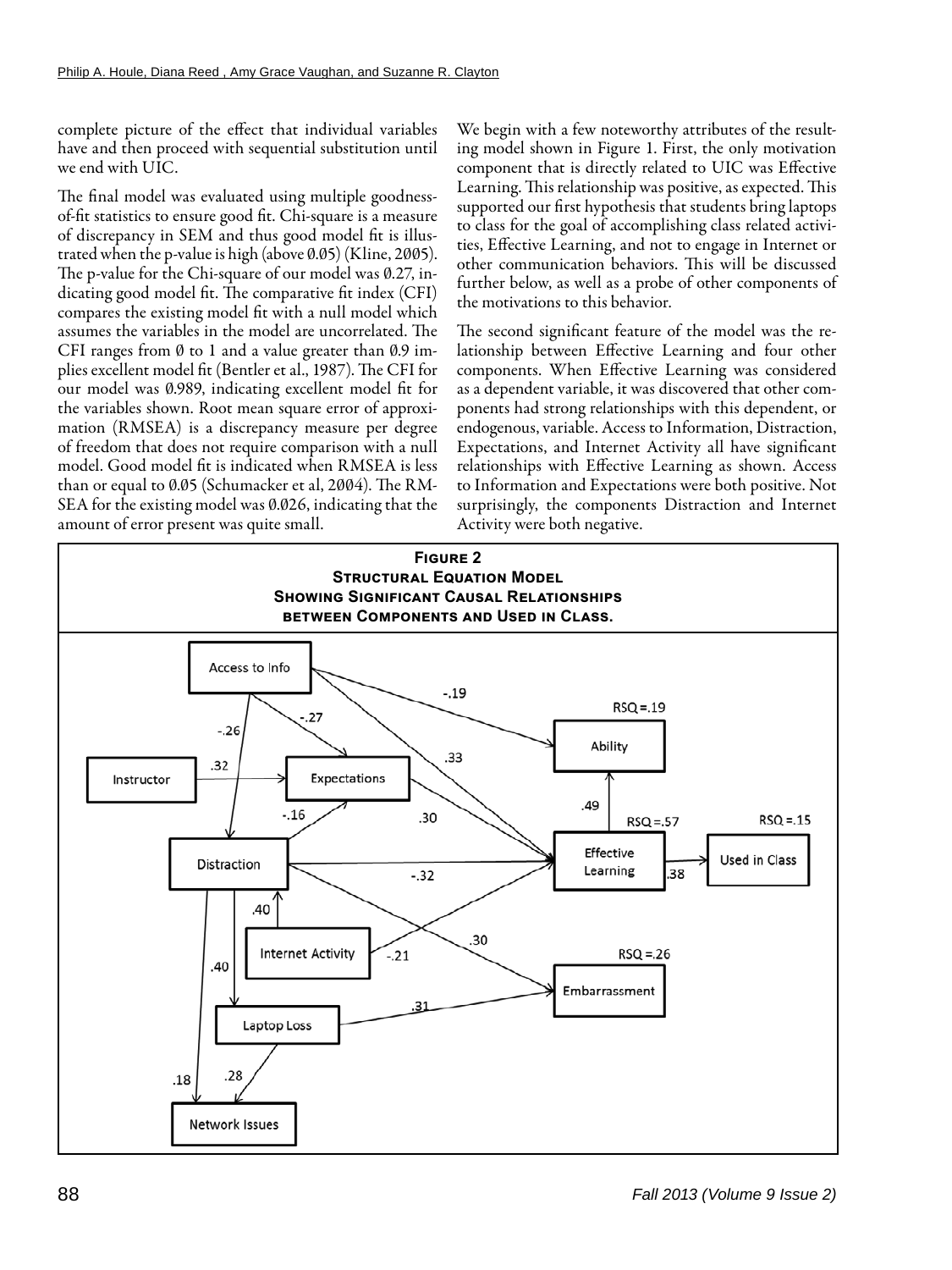This result suggested that four components, Access to Information, Distraction, Expectations, and Internet Activity, do not directly relate to UIC, but rather they appear to relate indirectly to UIC through their relationship with Effective Learning. For example, students reporting higher Internet Activity would be students reporting lower Effective Learning, which would, in turn, lower the likelihood of taking and using a laptop in class. Students reporting higher Distraction would be students reporting lower Effective Learning, which would, in turn, lower the likelihood of taking and using a laptop in class. In the same way, students reporting higher Access to Information and Expectations would report higher Effective Learning and an increased likelihood of taking and using a laptop in class.

Looking at Embarrassment, we see that Laptop Loss and Distraction had direct relationships with it. Both had the expected positive relationship, indicating that the more likely the student was to be either experiencing or causing a distraction during class or likely to lose their laptop, the more likely they are to feel embarrassed. However, Embarrassment does not have a direct relationship with UIC, neither do Laptop Loss or Distraction. Neither Laptop Loss nor Embarrassment has any effect, direct or indirect, with UIC. This implies that the student's perceived embarrassment due to other students' judgment is minimal. Distraction also had only an indirect effect on UIC through its negative effect on Effective Learning.

The final aspect of the model in Figure 2 to be discussed is in regards to our second hypothesis, the Instructor component. Notice that this component only connected to the model through a relationship with Expectations, which is positive. During the analysis, we were struck with the fact that Instructor seemed not to have any direct significant relationship with UIC, Effective Learning, or with any other components. Rather, the values show a positive impact on Expectations, which in turn positively impacts Effective Learning, which finally positively impacts UIC. These results show partial support for our second hypothesis that the Instructor's usage of technology and perceived desire for students to use technology will be a factor that affects students using laptops in class. The Instructor effect was felt upon the students through their perceived external Expectations which can increase their desire to achieve Effective Learning and thus bring their laptop to class. This Instructor effect was merely felt by UIC in an indirect and not a direct way.

The R-squared values are shown in Figure 2 for endogenous variables in the model. These R-squared values represent the proportion of variance that is being explained for that variable by our model. Although the model was found to be significant, only 15% of the variation in UIC is being

explained by our model. This implies that there may be additional variables that affect whether a student brings a laptop to class that are not currently being considered. Understanding these additional variables will be a focus of future research. We do see a high level of explained variation for Effective Learning using our model through its high R-square value of 0.57. This shows that the survey questions and subsequent components chosen are successful at encompassing the attributes that are present in this Effective Learning variable. It is noted here that an index labeled AIC (Akaike's Information Criterion) was used to compare various models' goodness of fit. The model with the lowest AIC value is considered to have the best fit (Burnham et al., 1998). Our model, with Instructor in the front of the structural model, was chosen because it has an AIC of 98.862; other plausible models with the effect of Instructor expressed in varying locations all had higher AIC values, such as 108.311 and 110.375.

### **Conclusions**

This study found that, when viewed from the student's perspective, instructor behavior seems not to be the primary driver in the student's decision to bring a laptop for use in class. The students in this study appear to have been motivated more by their own drive to achieve effective learning habits during the class period and any components that would enable that goal to be accomplished. They saw the usefulness of the laptop as enhancing their own participation in the course. As instructors, perhaps providing tips on how to incorporate their technology to enhance their in-class learning, would further serve to encourage the students to maximize their effective learning potential.

One possible limitation to the current study is that it surveyed only students within a college of business and thus would not be representative of the college student population as a whole. Further study may benefit from focusing on whether different pedagogies or instructor motivators might further impact, either positively or negatively, laptop use in class from the student's perspective. Another area to study further would be laptop loss and networking issues as these relate to the Embarrassment component and whether there are issues not currently investigated related to these topics that would in fact negatively impact laptop use in class.

These results have revealed that motivations of students to bring the computer to class include personal preference, wanting to take notes on the computer, looking up information on specific material, and the like. Students seem not to be motivated by a desire to access social functions that would be a distraction to the class. That is, many students choose to bring computers to class for sound edu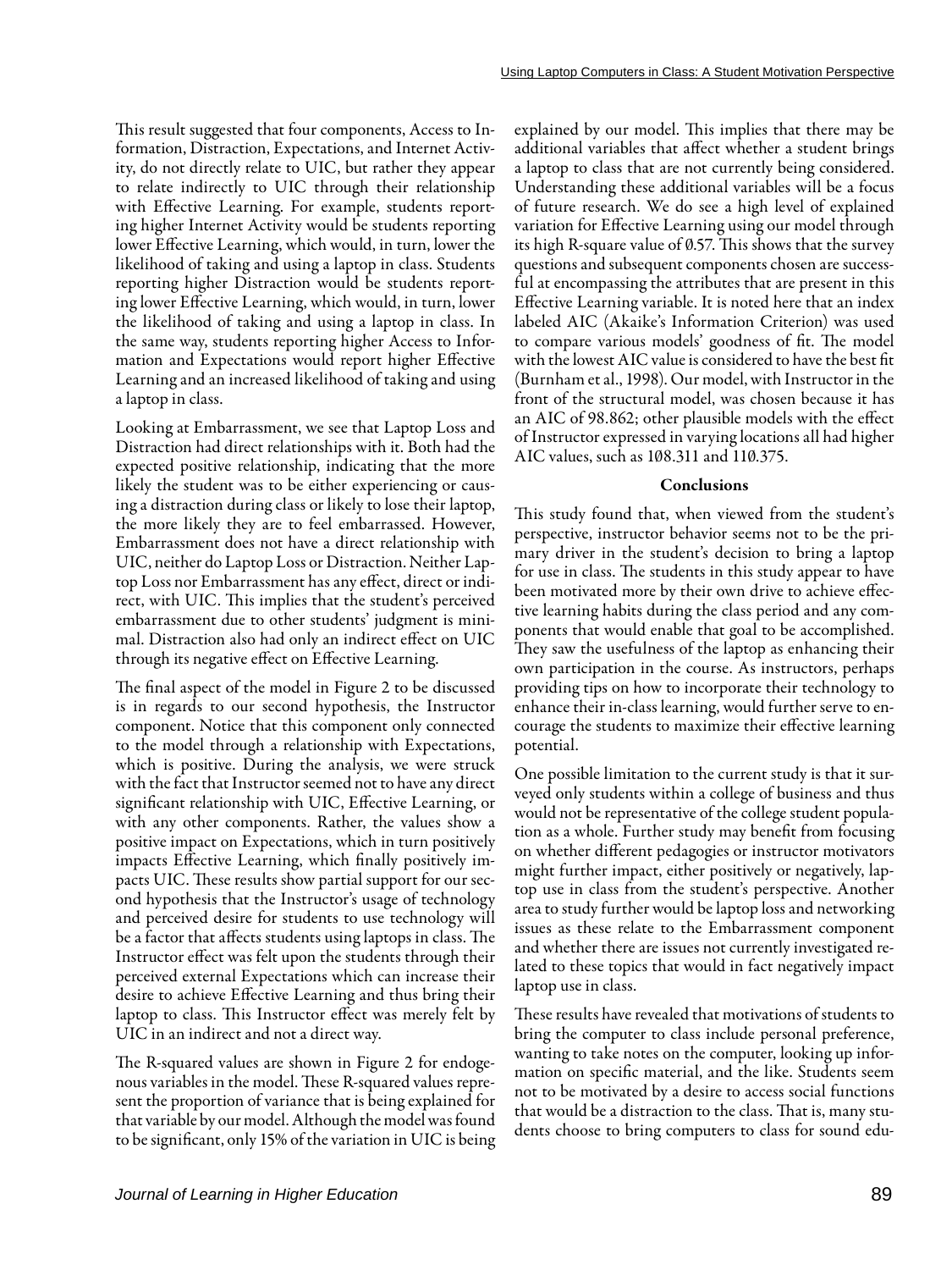cational reasons, which contradict what many instructors believe to be true.

### **REFERENCES**

- Alexander B. (2004), "M-Learning: Emerging Pedagogical and Campus Issues in the Mobile Learning Environment," EDUCAUSE Center for Applied Research (ECAR) Bulletin, 16.
- Bandura, A. (1997), Self-efficacy: The Exercise of Control. W.H. Freeman, New York.
- Baylor, A.L., and D. Ritchie (2002), "What Factors Facilitate Teacher Skill, Teacher Moral, and Perceived Student Learning in Technology – Using Classrooms?" Computers and Education, 39, pp. 395 – 414.
- Bem, D.D. (1967), "Self-perception: An Alternate Interpretation of Cognitive Dissonance Phenomena," Psychological Review, 74, 183-200.
- Bentler, P.M., and C.P. Chou (1987), "Practical Issues in Structural Modeling," Sociological Methods and Research, 16, pp. 78-117.
- Boud, D. and Fachikov, N. (1989), "Quantitative Studies of Student Self-Assessment in Higher Education: A Critical Analysis of Findings," Higher Education, 18, 529-549.
- Bugeja, M. (2007), "Distractions in the Wireless Classroom," Chronicle of Higher Education, 53 (21), pp. C1-C4, 1-26.
- Burnham, K. P., and D.R. Anderson (1998), Model Selection and Inference: a Practical Information-Theoretic Approach. New York: Springer-Verlag.
- Campbell, A.M. and R.P. Pargas (2003), "Laptops In the Classroom," Proceedings of the 34th SIGCSE technical symposium on Computer Science education, February 19-23, Reno, Nevada, USA.
- Cheek, J.M. (1982), "Aggregation, Moderator Variables, and the Validity of Personality Tests: A Peer-Rating Study," Journal of Personality and Social Psychology, 43, 1254-1269.
- Christou, C., M. Eliophotou-Menon, and G. Phillippou (2004), "Teachers' Concerns Regarding the Adoption of a New Mathematics Curriculum: An Application of CBAM," Education Studies in Mathematics, 57, pp.157-176.
- Cronbach, L.J. (1951), "Coefficient Alpha and the Internal Structure of Tests," Psychometrika, 16(3), pp. 297- 334.
- Dawson, K., C. Cavanaugh, and A. D. Ritzhaupt (2008), "Florida's EETT Leveraging Laptops Initiative and Its Impact on Teaching Practices," Journal of Research on Technology in Education, 41 (2), pp. 143-159.
- deCharms, R. (1968), Personal Causation. New York: Academic Press (1968).
- Demb A., D. Erickson, and S. Hawkins-Wilding (2004), "The Laptop Alternative: Student Reactions and Strategic Implications," Computer and Education, 43 (4), pp. 383-401.
- Elwood, S., Susan, C. Changchit, and R. Cutshall, (2006), "Investigating Students Perceptions on Laptop Initiative in Higher Education – An Extension of the Technology Acceptance Model," Campus Wide Information Systems, 23 (5), pp. 336-349.
- Fried, C.B. (2008), "In-Class Laptop Use and Its Effect on Student Learning," Computers and Education, 50, pp. 906-914.
- Funder, D.C. (1989), "Accuracy in Personality Judgment and the Dancing Bear." Personality Psychology: Recent Trends and Emerging Directions, 213-223.
- Griffin, R.W., and G. Moorhead (2010), Organizational Behavior, (9th ed.), South-Western, Mason, OH.
- Hair, J.F., R.E. Anderson Jr., R.E., R. L. Tatham, and W. C. Black (1998). Multivariate Data Analysis, (5th ed.), Englewood Cliffs, NJ: Prentice-Hall.
- Ilacqua, J., E. Park, D. Gannon, and J. Allen (2007), "Fostering an Active Learning Environment Through Technology," Proceedings of the Northeast Business and Economics Association, pp. 223-226.
- Kline, R.B. (1998), Principles and Practice of Structural Equation Modeling, (2nd ed.), New York: Guilford Press.
- Macinnis, D., C. Moorman, and B.J. Jaworski (1991), "Enhancing and Measuring Consumers' Motivation, Opportunity, and Ability to Process Brand Information from Ads." Journal of Marketing, 55 (4), pp. 32-53.
- McCrae, R.R. and Costa, P.T., Jr. (1989), "Different Points of View: Self-Reports and Ratings in the Assessment of Personality," In J.P. Forgas & J.M. Innes (Eds.), Recent Advances in Social psychology: An International Perspective, 429-439. New York: Elsevier Science.
- Olsen, F. (2001), "Colleges Differ on Costs and Benefits of Ubiquitous Computing." Chronicle of Higher Education, 47 (20), p. A45.
- Pfeiffer, J. (1998), The human equation, Harvard Business School Press, Boston, MA.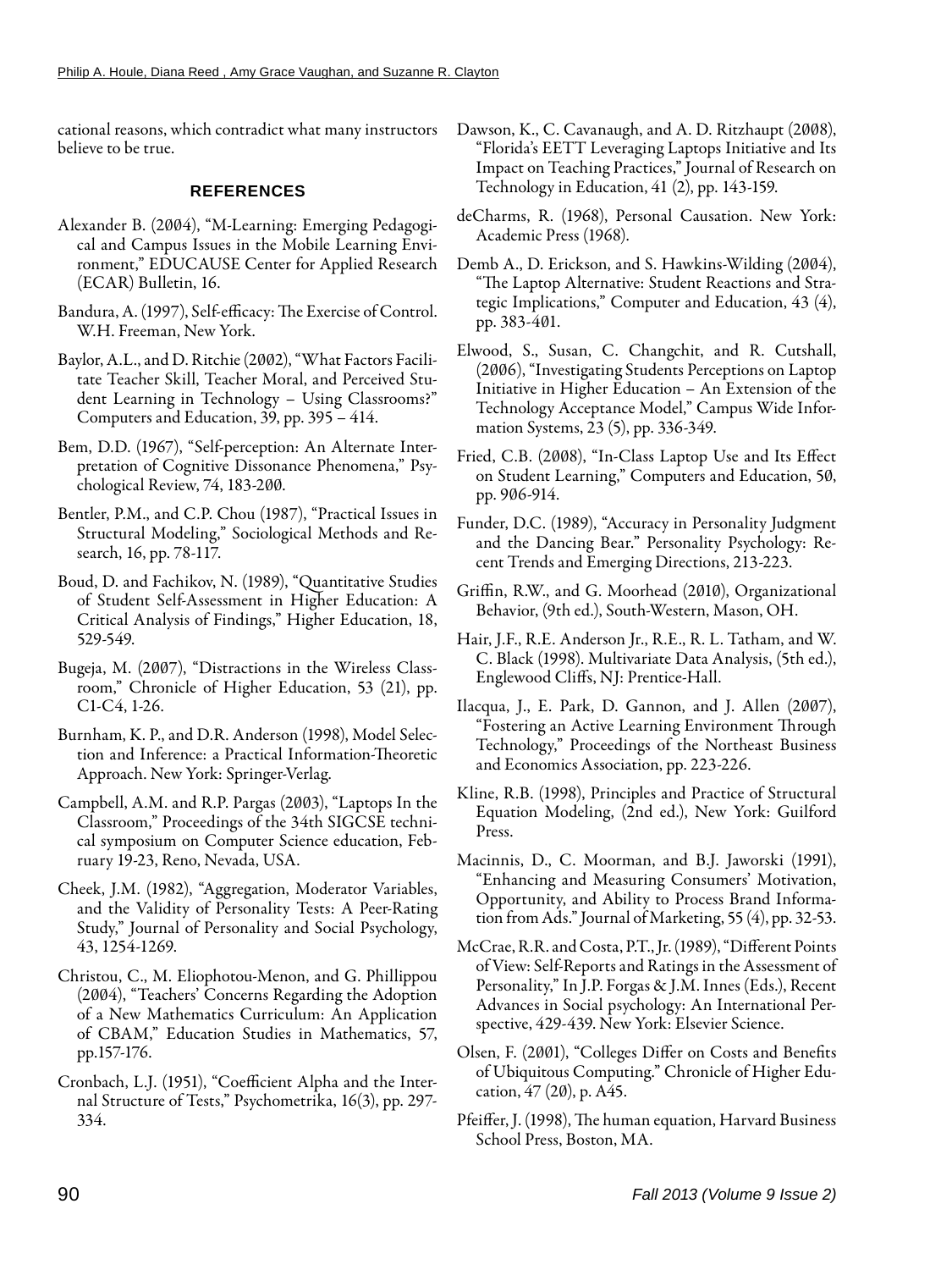- Rogers, E. (1995), Diffusion of innovations (4th ed.), Free Press, New York, NY.
- Rola, M. (2002), "Building IT into Lesson Plans." Computing Canada, 28, (22), p. 28.
- Santos. J., and A. Reynaldo (1999), "Cronbach's Alpha: A Tool for Assessing the Reliability of Scales," Journal of Extension, 37, (2).
- Schumacker, R.E. and R.G. Lomax (2004), A Beginner's Guide to Structural Equation Modeling (2nd ed.), Mahwah, NJ: Lawrence Erlbaum Associates.
- Schumacker, R.E. and Rigdon, E. (1995), "Testing Interaction Effects in Structural Equation Modeling," Paper presented at the Annual Meeting of the American Educational Research Association.
- Skolnick, R., and M. Puzo (2008), "Utilization of Laptop Computers in the School of Business Classroom," Academy of Educational Leadership Journal, 12 (2), pp. 1-10.
- Steers,R.M., G.A. Bigley, and L.W. Porter (1996), Motivation and Leadership at Work, (6th ed.), McGraw-Hill, New York, NY.
- Straub, E.T. (2009), "Understanding Technology Adoption: Theory and Future Directions for Informal Learning," Review of Educational Research, pp.79; 625.
- Venkatesh, V., M.G. Morris, G.B. Davis, and F.D. Davis (2003), "User Acceptance of Information Technology: Toward a Unified View," MIS Quarterly, 27 (3), pp. 425-478.
- Wagner, E.D. (2005), "Enabling Mobile Learning," EDU-CAUSE Review, 40 (3), pp. 40-52.
- Walters, C., M. Conley and C. Alexander (1998), "The Digital Agora: Using Technology for Learning in the Social Sciences," Communications of the ACM, 41 (1), pp. 50-57.
- Weaver, B.E., and L.B. Nilson (2005), "Laptops in Class: What are They Good For? What Can You Do With Them?" New Directions in Teaching and Learning, 101, pp. 3-13.
- Young, J.R. (2009), "When Computers Leave Classrooms So Does Boredom." Chronicle of Higher Education., 55 (42), p. 1A.

### **APPENDIX A**

#### **Opportunity – Alpha =.901**

- I have access to a laptop computer that I can take to my classes.
- I have software on my laptop computer that I could use during my classes.

#### **Ability – Alpha = .874**

- I feel confident that I could better record information during a class using a laptop computer.
- • I feel confident setting up and using a laptop computer during a class.
- • I feel confident using the networking facilities in a classroom to connect a laptop.
- I feel confident choosing the appropriate software to use on a laptop during a class.
- I feel confident using a laptop to connect to the Blackboard system during a class.
- I feel confident using a laptop to download and/or access class materials during a class.
- • I feel confident using Microsoft Word to record notes of a class discussion.
- I feel confident using Microsoft PowerPoint to follow a class presentation.
- • I feel confident using Microsoft PowerPoint to record notes of a class discussion.
- • I feel confident using Microsoft Excel to follow a class presentation.

#### **APPENDIX B**

#### **Effective Learning – Alpha = .958**

- Using a laptop computer during a class would allow me to more easily locate relevant materials.
- Using a laptop computer during a class would allow me to more easily use relevant materials.
- • Using a laptop computer during a class would allow me to better capture all of the information presented.
- Using a laptop computer during a class would allow me to better process the information presented.